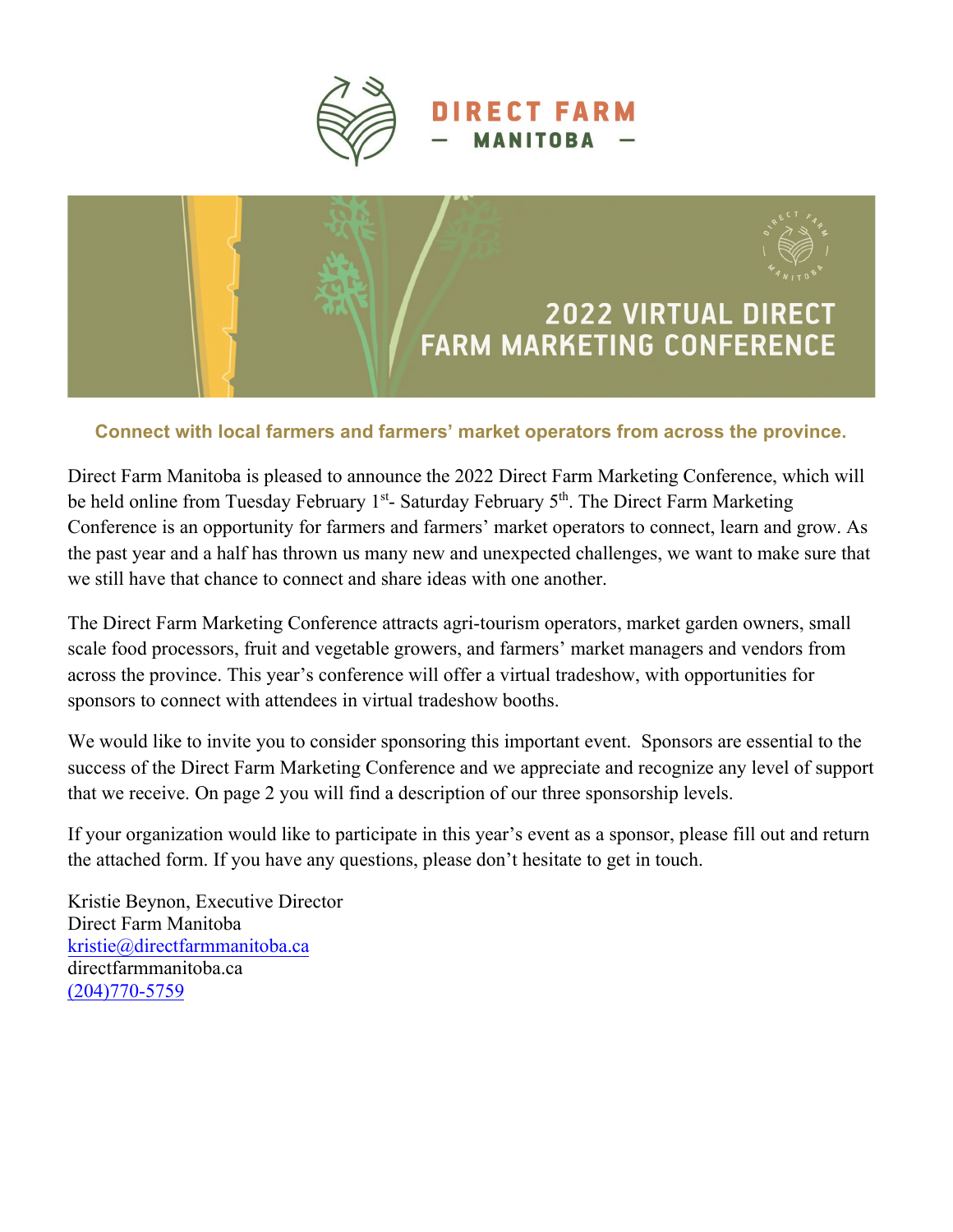# Sponsorship Levels

|                                                                                                                                    | <b>Barnraiser</b><br>$\mathbf{g}$<br>Barnraiser+ | <b>Cultivator</b> | <b>Harvester</b> |
|------------------------------------------------------------------------------------------------------------------------------------|--------------------------------------------------|-------------------|------------------|
|                                                                                                                                    | \$750/ > \$750                                   | \$500             | \$250            |
| Promo video show during conference<br>introductions                                                                                | $\times$                                         |                   |                  |
| One e-blast to conference participants (prior to<br>conference)                                                                    | $\times$                                         | $\times$          |                  |
| Brief summary of your company included in<br>Conference program.                                                                   | $\times$                                         | $\times$          |                  |
| Sponsors listed in registration packages, and on<br>conference page on website                                                     | $\times$                                         | $\times$          | $\sf X$          |
| Sponsors given a trade show slot                                                                                                   | $\times$                                         | $\mathsf X$       | $\times$         |
| Sponsors logo placement on conference<br>presentation screens (between presentations),<br>and Sponsors announced during conference | $\chi$                                           | $\times$          | $\sf X$          |
| <b>Complimentary conference registration</b><br>(all participants/exhibitors must be registered for<br>conference)                 | Two                                              | One               | One              |